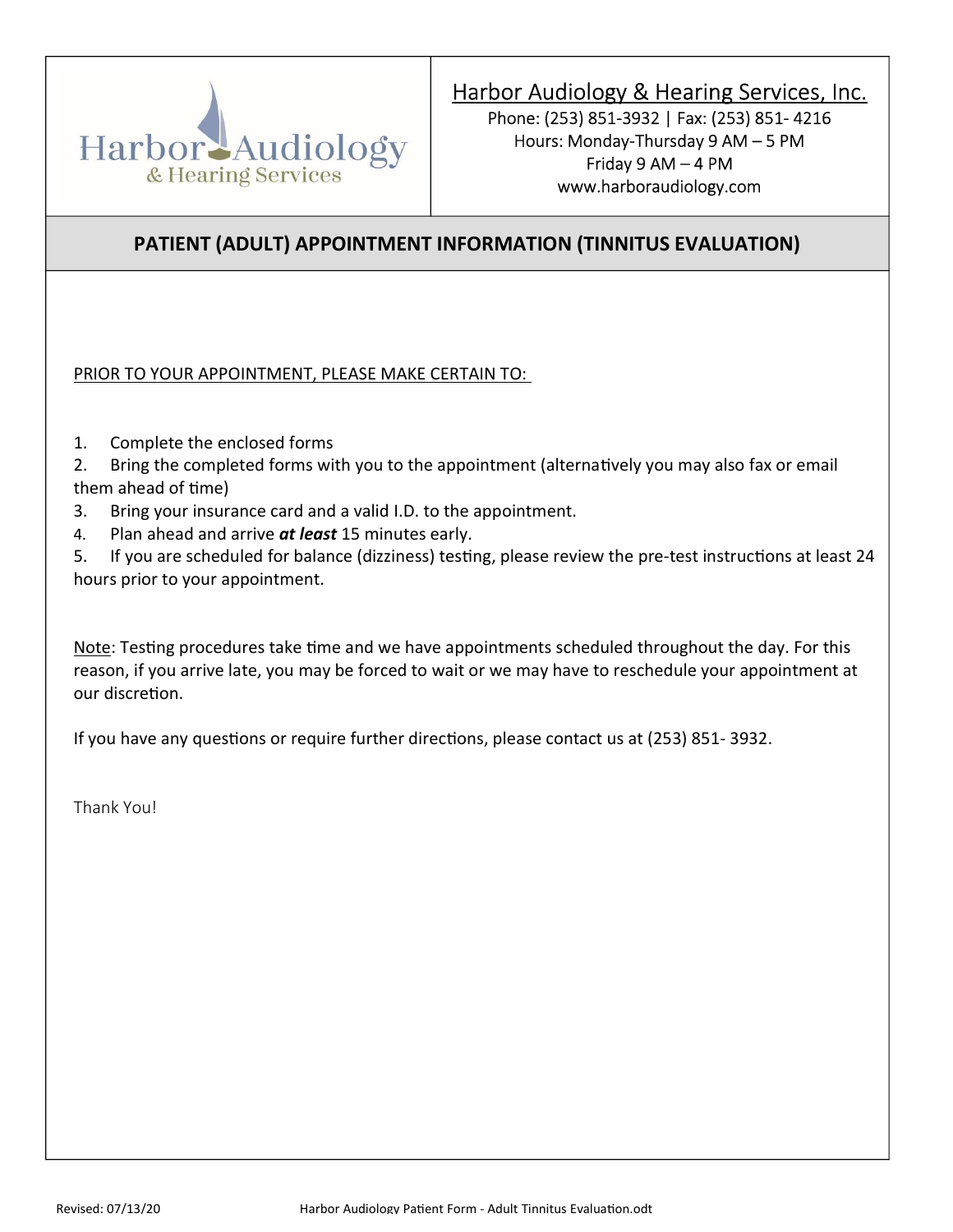

#### Harbor Audiology & Hearing Services, Inc.

Phone: (253) 851- 3932 | Fax: (253) 851- 4216 Hours: Monday-Thursday 9 AM – 5 PM Friday 9 AM – 4 PM www.harboraudiology.com

## PATIENT INFORMATION DUE TO HIPAA REGULATIONS, ALL INFORMATION MUST BE FILLED OUT, OTHERWISE WE WILL NOT BE ABLE TO PROCESS YOUR CLAIM AND YOU MAY BE BILLED FOR MEDICAL SERVICES. LAST NAME:  $\vert$  FIRST NAME: ADDRESS: CITY:  $\begin{array}{|c|c|c|c|c|}\n\hline\n\end{array}$  STATE:  $\begin{array}{|c|c|c|c|c|c|c|c|}\n\hline\n\end{array}$  ZIP CODE: DATE OF BIRTH: SOCIAL SECURITY NUMBER: MARITAL STATUS: Single Married Divorced Separated Widow/er GENDER: M F Other HOME PHONE: CELL PHONE: MAY WE LEAVE MESSAGES FOR YOU AT THESE NUMBERS?  $\Box$  YES  $\Box$  NO MISC CONTACT INFORMATION EMERGENCY CONTACT:  $\vert$  RELATIONSHIP: HOME PHONE: CELL PHONE: I AUTHORIZE THIS OFFICE TO DISCUSS CARE INFORMATION OR TREATMENT WITH: REFERRING PHYSICIAN: PHONE NUMBER: HOW DID YOU HEAR ABOUT US?  $\vert \vert$  Friend  $\vert \vert$  Doctor's Office  $\vert \vert$  Internet  $\vert \vert$  Other: EMPLOYMENT EMPLOYMENT STATUS: Full-time Part-time States Statemployed Retired Student OCCUPATION: MAY WE CONTACT YOU AT WORK? YES NO EMPLOYER: WORK PHONE: WORK ADDRESS: INSURANCE INFORMATION PRIMARY INSURANCE CARRIER: POLICYHOLDER NAME:  $\vert$  relationship to patient: INSURANCE ID: GROUP NUMBER: SECONDARY INSURANCE CARRIER: POLICYHOLDER NAME: RELATIONSHIP TO PATIENT: INSURANCE ID: GROUP NUMBER: Assignment of Benefits By signing below, you: (1) allow us to submit a claim along with your medical information to your managed care plan, insurance company, or other Program you have identified as potentially providing coverage for hearing aids and service you receive (any of which will be referred to as the "Plan"); (2) allow us to assign your benefits under the Plan for payment directly to us; (3) acknowledge that you understand and agree to pay us for any applicable co-payments, deductibles, and co-insurance under your Plan; and, (4) if the plan allows, acknowledge that you understand and agree to pay for the difference between the price of the hearing aid(s) and/or services and the amount of the benefit collected from your Plan. SIGNATURE: DATE: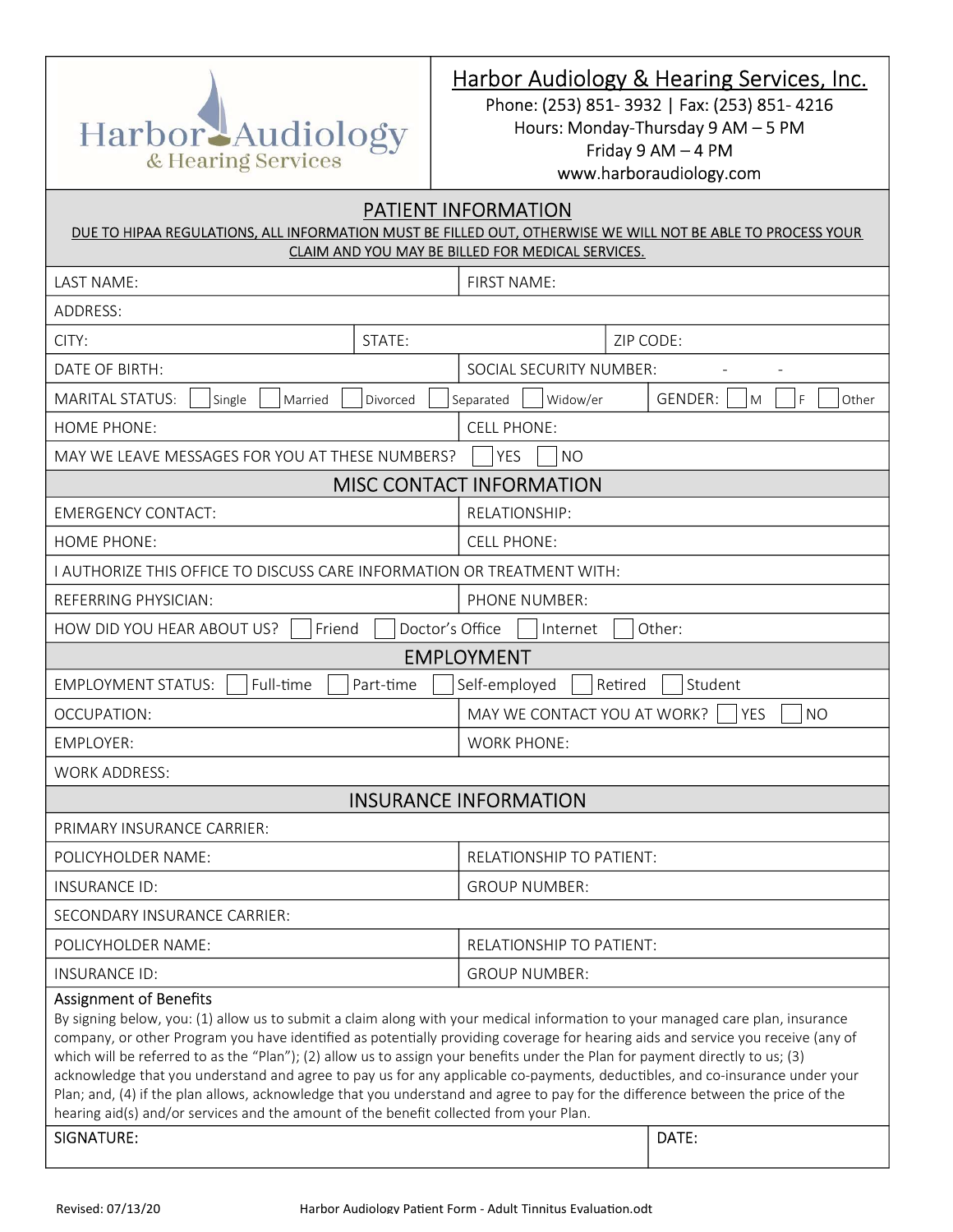

# Harbor Audiology & Hearing Services, Inc.

Phone: (253) 851-3932 | Fax: (253) 851- 4216

Hours: Monday-Thursday 9 AM – 5 PM

Friday 9 AM – 4 PM

www.harboraudiology.com

| <b>ADULT AUDIOLOGY HISTORY</b>                                                |                         |                                                       |                      |  |  |  |
|-------------------------------------------------------------------------------|-------------------------|-------------------------------------------------------|----------------------|--|--|--|
| NAME:                                                                         | DATE OF BIRTH:          |                                                       | <b>TODAY'S DATE:</b> |  |  |  |
| REFERRING PHYSICIAN:                                                          |                         | HAVE YOU BEEN SEEN BEFORE:<br><b>YES</b><br><b>NO</b> |                      |  |  |  |
|                                                                               |                         |                                                       |                      |  |  |  |
| Do you have difficulty hearing?<br><b>YES</b><br><b>NO</b>                    |                         | For how long?                                         |                      |  |  |  |
| Which ear?<br>LEFT<br><b>RIGHT</b><br><b>BOTH</b>                             |                         | Is the loss:<br>Sudden<br>Gradual<br>Fluctuating      |                      |  |  |  |
| Do you wear hearing aids?<br><b>YES</b><br><b>NO</b>                          |                         | For how long?                                         |                      |  |  |  |
| Additional description of problem:                                            |                         |                                                       |                      |  |  |  |
| Have you ever experienced any of the following? (Please check all that apply) |                         |                                                       |                      |  |  |  |
| Sudden hearing loss                                                           | <b>YES</b><br><b>NO</b> | Left<br>Which ear?<br>Right When?                     |                      |  |  |  |
| Ear pain or fullness                                                          | <b>YES</b><br><b>NO</b> | Left<br>Which ear?<br>Right Details:                  |                      |  |  |  |
| Frequent ear infections                                                       | <b>YES</b><br><b>NO</b> | Please describe:                                      |                      |  |  |  |
| Discharge / drainage                                                          | <b>YES</b><br><b>NO</b> | Please describe:                                      |                      |  |  |  |
| History of ear surgery                                                        | <b>YES</b><br><b>NO</b> | Please describe:                                      |                      |  |  |  |
| Tinnitus (Ringing)                                                            | <b>YES</b><br><b>NO</b> | Left<br>Right Details:<br>Which ear?                  |                      |  |  |  |
| Sensitivity to sound                                                          | <b>NO</b><br><b>YES</b> | Please describe:                                      |                      |  |  |  |
| History of noise exposure                                                     | <b>NO</b><br><b>YES</b> | Please describe:                                      |                      |  |  |  |
| Family history of hearing loss                                                | <b>YES</b><br><b>NO</b> | Please describe:                                      |                      |  |  |  |
| Dizziness or vertigo                                                          | <b>YES</b><br><b>NO</b> | Please describe:                                      |                      |  |  |  |
| <b>MEDICAL HISTORY</b> (Please check all that apply)                          |                         |                                                       |                      |  |  |  |
| Abnormal Heart Rhythm                                                         | Cytomegalovirus (CMV)   | High Fever                                            | Pacemaker            |  |  |  |
| ADD / ADHD                                                                    | Depression              | High / Low Blood Pressure                             | Parkinson's Disease  |  |  |  |
| Allergy / Sinus Problem                                                       | Diabetes                | HIV / AIDS                                            | Polio                |  |  |  |
| Alzheimer's / Dementia                                                        | Genetic Disorder        | Kidney Disease                                        | Rubella              |  |  |  |
| Anemia / Blood Disease                                                        | Glaucoma, Cataract      | Liver Disease                                         | Scarlet Fever        |  |  |  |
| Anxiety or Depression                                                         | Head or Neck Injury     | Measles or Mumps                                      | Seizure Disorder     |  |  |  |
| Arthritis                                                                     | Headaches / Migraine    | Ménière's Disease                                     | Stroke               |  |  |  |
| Autoimmune Disease                                                            | Heart Disease           | Meningitis                                            | Syphilis             |  |  |  |
| Cancer                                                                        | Hepatitis (A, B, or C)  | Multiple Sclerosis                                    | Thyroid Disorder     |  |  |  |
| Cerebral Palsy                                                                | Herpes                  | Neuropathy                                            | TMJ                  |  |  |  |
| Chronic Pain                                                                  | High Cholesterol        | Otosclerosis                                          | Tuberculosis         |  |  |  |
| Cleft Palate or Lip                                                           |                         |                                                       |                      |  |  |  |
| Other:                                                                        |                         |                                                       |                      |  |  |  |